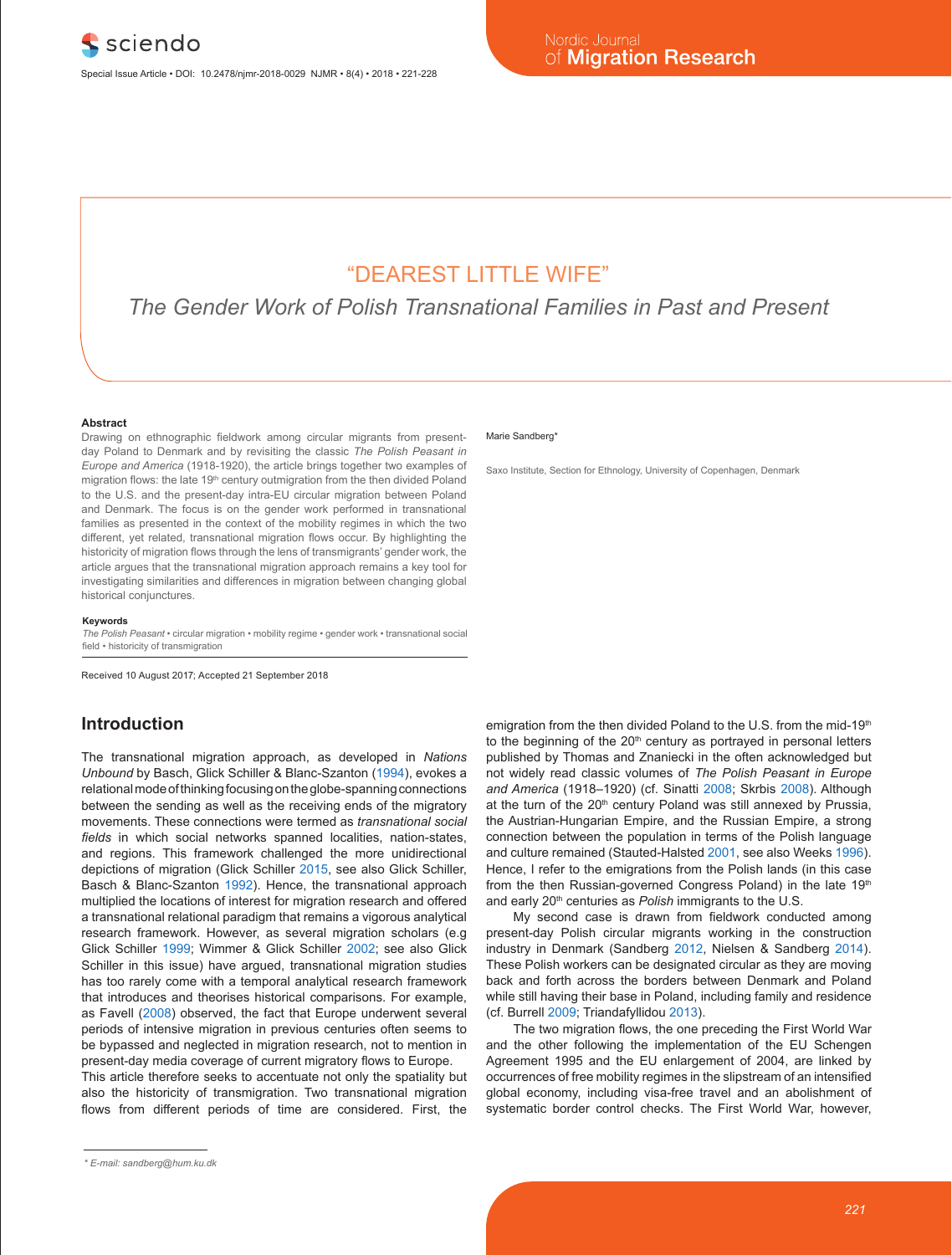put an end to visa-free regimes and the free movement of labour at the beginning of the 20<sup>th</sup> century. Similar ruptures in nation-state building processes and the global economy, especially in Europe (i.e. the EU) and the U.S., can be observed in present times such as the introduction of temporary border control at the EU's internal borders due to the increased refugee arrivals to Europe 2015. What defines mobility as an option therefore relates closely to the specific regimes in which mobility occurs. Following Glick Schiller & Salazar (2013: 189), the notion of the *regimes of mobility* is a conceptual framework for presenting the two migration flows, which "calls attention to the role both of individual states and of changing international regulatory and surveillance administrations that affect individual mobility" and tells us about the *modus operandi* of the individual states: what is protected inside the state and what kind of regulatory apparatus is framing the population, the territorial borders, and the state's security. Each mobility regime encompasses specific regulations of openness and closure as well as perform specific notions of belonging and of difference, and the concept of the mobility regime is therefore well suited to explore both the visa-free regime before the First World War and the intersecting logics that we can observe in the current EU mobility regime privileging movements of some while restricting and criminalising the movements of others.

Revisiting *The Polish Peasant in Europe and America,* I should like to do what few commentators have done so far and turn to the actual content of the letters presented there. Reading *The Polish Peasant* letters in tandem with my ethnological fieldwork insights spurs a focus on the gendered relations in transnational communication and family strategies. As shown by Levitt (2001: 89–91, see also Kofman 2004), when both parents or one of the spouses go abroad in order to support the family and household, different yet still connected lives are lived across national borders. Family dynamics are transformed; grandparents or siblings might take over the raising of the children, the gendered division of work alters, and overall the political economy of the household are subject to change. Pessar & Mahler (2003) argue for a gendered approach to the transnational family in order to scrutinise how gender roles are challenged and also reinforced by immigration. Suggesting a theoretical framework of "gendered geographies of power", they stress not only how structural factors condition the articulation of gender in migration but also how the *gender work* performed by transmigrants in turn reproduces and contests these power hierarchies and institutionalised gender relations (Pessar & Mahler 2003: 813).

In my analysis, I therefore explore the gender work performed through emerging transnational social fields between the Polish transmigrants and their spouses staying behind. As I will argue, gender work is enacted, for instance, in the communication (letters and Skype calls respectively) made across borders, and the concept becomes particularly relevant when analysing recurring themes in the negotiations between spouses on decision-making and work organisation in the absence of one of the spouses.

The aim of the analysis was to present and contextualise the communication and family strategies used by the transmigrants and their family members staying behind. Using the historical letters in tandem with ethnological fieldwork conducted among presentday Polish circular migrants as a lens for comparing past and present transmigrant practices, I intend to highlight the historicity of the transnational migration paradigm as an important tool for interrogating the changing global historical conjunctures in which transnational family practices are enacted over time. The historical comparison between the changing dynamics of migration regimes and gender roles can further serve as a strategy of destabilising the present (Foucault 1977) in order to challenge politicised depictions of migration as an exception rather than the norm.

## **European and transatlantic migration flows in the 19th century**

Nineteenth century Europe is often characterised as the "century of migrations", since this period witnessed some of the largest migration flows in Europe's recent history. Between 1814 and 1914, more than 50 million Europeans emigrated from Europe, predominantly to the U.S. As Schlesinger (1964: 75) notes, in the early  $20<sup>th</sup>$  century, around one million Europeans would arrive in the U.S. each year. Paired with the overall lack of employment and downscaling of living standards in Europe, the revolutionisation of transatlantic transportation – shifting from sails to steam power – was a considerable constituent of the large emigration to America. Agents employed by transatlantic shipping companies and US railway companies were sent out to European cities in order to enlist passengers. The agents formed a European-wide network of recruitment and were a substantial dimension of the acceleration of international migration.

According to Hvidt (1971), the European migration flows in focus here can be observed in two waves: a Western European wave from the years of 1845–1884, which culminated in the decades after the end of the American Civil War, and an Eastern and Southern European wave between the years of 1890 and 1914. These migration waves were closely related to industrial developments and the intensification of the global economy in Europe and the U.S., making labour migration (including rural–urban migration plus seasonal migration within Europe, see Andersen, Kramsch & Sandberg 2015: 470-472) more the rule than the exception (Wimmer & Glick Schiller 2004). The Western Europeans derived mainly from Ireland, the UK, Germany, and Scandinavia and were recruited to industry and farming, whereas immigrants from Eastern Europe settled in urban centres on the East Coast and Midwest and were hired in industry. Between 1880 and 1910, the Polish immigration to the U.S. was approximately two million Poles (Sinatti 2008: 11). At the turn of the century, around 360,000 Poles were living in Chicago, which meant that this city was the third largest Polish urban centre at the time, exceeded only by Warsaw and Łodz (Thomas & Znaniecki 1918, vol. II: 1510).

## **Nation building and the political economies of transnational migration**

Late 19<sup>th</sup> century transnational migration practices took place in a political–economic environment in which monopoly capitalism and a general growth of finance capital reigned along with nation-state building projects in Europe and the U.S. (Glick Schiller 1999). Many emigrants participated in the nation-building processes in both their home country and their arrival country. In the case of the U.S. especially, they were expected to assimilate and become "good Americans" (Levitt 2001: 26); yet, the sending countries considered them as remaining connected to the home country.

The late  $20<sup>th</sup>$  century transnational migration, on the contrary, took place within a neoliberal economy intersected with the popularisation of a narrative of globalisation and open borders. At that particular moment, emigrants' contributions to their homelands were viewed through a positive lens by world financial institutions such as the World Bank. The emigrant-sending countries themselves would also concur to the extent that emigrants were seen as permanent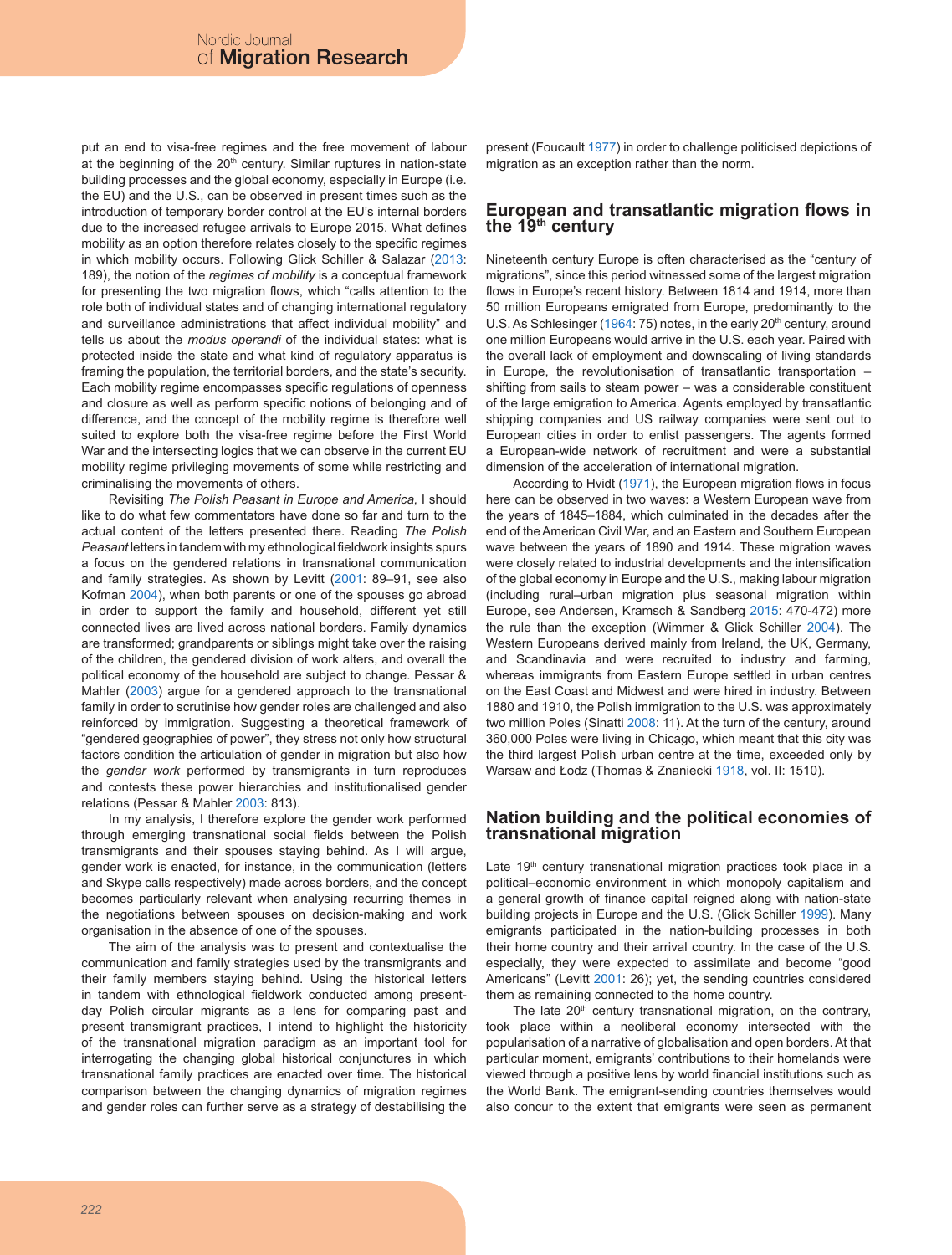providers of remittances and reinvestment in the home country. At the same time, there was growing concerns about a "brain-drain" (from the skilled industries) together with a general depopulation in especially rural areas of the sending countries (Basch, Glick Schiller & Blanc-Szanton 1994; also see Levitt 2001).

Outside the heavily urbanised centres of Warsaw and Łodz, the livelihood of more than 80 per cent of the population came from agriculture. Overall, Congress (Russian governed) Poland, the source of most of the letters appearing in *The Polish Peasant,* was dominated by rural unemployment, which increased due to a growing parcelling of agricultural land on the basis of revised inheritance laws. The late imperial policies of the Russian tsarist regime accepted Russian as the only legal language (Weeks 1996: 82). Like the Lithuanian, Belorussian, and Jewish populations of Congress Poland, the Polish residents had to fight for their language and religion (Stauter-Halsted 2001).

During the end of the 19<sup>th</sup> century, the maintenance of transnational ties among Polish immigrants to the U.S. was first and foremost initiated by the links to family and kin, even though Polish leaders and intelligentsia worked to build a Polish national identity (Zaretsky 1988: 12). Actions were taken to support a family farm left behind rather than because of political loyalty to the homeland or visions of building of a "new nation" (Glick Schiller 1999: 100- 101). In other cases, migrant transnational organisations were built on regional identities, such as Galician (Stauter-Halsted 2001). In order to purchase land and ensure social security with the aim of advancing future possibilities, remittances were sent on a regular basis. Most immigrant jobs in the U.S. at the end of 19<sup>th</sup> century were (and still are) low paid and without provisions for health or disability insurance. Continuing close connections to home could also be the last way out (or back) if the U.S. venture should fail.

#### *"The Polish Peasant in Europe and America"*

Before addressing the contents of the letters of *The Polish Peasant* immigrants, some words on the trajectory and legacy of the volumes are appropriate*.* The work was published between 1918 and 1920 by William Isaac Thomas (1863–1947), later professor in sociology at the University of Chicago, and the Polish philosopher Florian Witold Znaniecki (1882–1958). Encompassing more than 2200 pages in total, the five volumes form an impressive compilation of the so-called "human documents" that include personal letters and correspondences, as well as documents from associations, such as church parishes, and court records. The mail correspondences were primarily sent between Chicago-based Polish immigrants and their spouses, relatives, and friends staying behind.

At the time of its publication, the work was considered to be a scientific contribution to a sociological theory of social change in a society shifting from rural, agricultural life to urban, industrial life (Fairchild 1918; Blumer 1979: vi; Zaretsky 1988). In addition to its status at the time of publication as a groundbreaking work that addressed the assimilation of newcomers to the U.S., *The Polish Peasant* was praised for its innovative use of data collection.1 However, it underwent what Blumer calls a "peculiar process of oblivion in the scholarly sociological society" (1979: iv), probably due to the shift from assimilationist to more cultural pluralist research approaches from the 1960s and onwards (Conzen 1996: 1).<sup>2</sup>

More recently, Burawoy *et al.* (2001) celebrated the collection as the very first global ethnography, albeit without a theory of globalisation attached to it, and Hannerz (1998: 21) described *The Polish Peasant* as a landmark in American sociology. However, whereas *The Polish Peasant* has received attention in the contemporary social sciences in general, "there is a near-universal absence of citations of their work in studies of transnational families" (Skrbis (2008: 233). Moreover, although *The Polish Peasant* is an extraordinarily illustrative example of migration as a transnational field of networks, family members, and correspondences (Sinatti 2008: 13), few have analysed the actual letters presented, which I will do in the following, focusing on the gender work performed in transnational communication between spouses.

## **The letters**

*The Polish Peasant* presents private letters from approximately 50 Polish families, organised in series based on family names. Besides a 200-page introduction, the first volume contains 764 letter excerpts in total, all translated by Znaniecki from the original Polish and published in English. The Kukielka Series, the Pawlak Series and the Strucinski Series of the first volume are of special interest here, since they contain letters between family members: spouses, siblings, and also friends. My focus is on the letters between spouses in order to exemplify gender work performed in transnational family communication and decision-making. Thomas and Znaniecki were however not able to collect complete correspondences containing letters from both spouses, which is a general challenge when analysing personal migrant letters (Elliott, Gerber & Sinke 2006: 5). The reader therefore needs to pay special attention to the answers to previous letters in order to gather an idea of the negotiations and discussions taking place.

The letters are categorised into different types (such as "ceremonial letters" occasioned by Christmas or birthdays and "business letters"). However the authors suggest "the bowing letter" as an overall literary genre known from the specific time period and common to most of the letters*.* The bowing letter tends to follow a set structure, with an introductory religious appraisal such as "Praised be Jesus Christ", to which the reader is supposed to answer: "In centuries of centuries, amen" (Thomas & Znaniecki 1918, vol I: 304). This would be followed by an outro, in which extensive bows for/from each family member would be listed. The letters appear therefore rather schematic and include several repetitive elements, such as generalised statements and phrases such as "dearest little wife" and the aforementioned praising of God. This could be due to the fact that many of the letter writers were illiterate and had someone else doing the writing (Sinke 2015: 11). However, whereas Thomas and Znaniecki suggest the original function of the bowing letter as merely being "to keep members of a family in touch with one another" and the religious praises and repetitive phrasings as a way of invoking good health and fortune (Thomas & Znaniecki 1918, vol. I: 306), I argue that the letters, and in particular the general phrasings and repetitions, can also be analysed as a manner of performing gender work in which decisions are negotiated across geographical distances, in turn contributing to the making of a transnational social space.

#### *Making decisions across the Atlantic*

The Kukielka Series letters are organised as part of the theme called "Correspondence between husbands and wives" in which it is described how the reciprocal relations between the family members,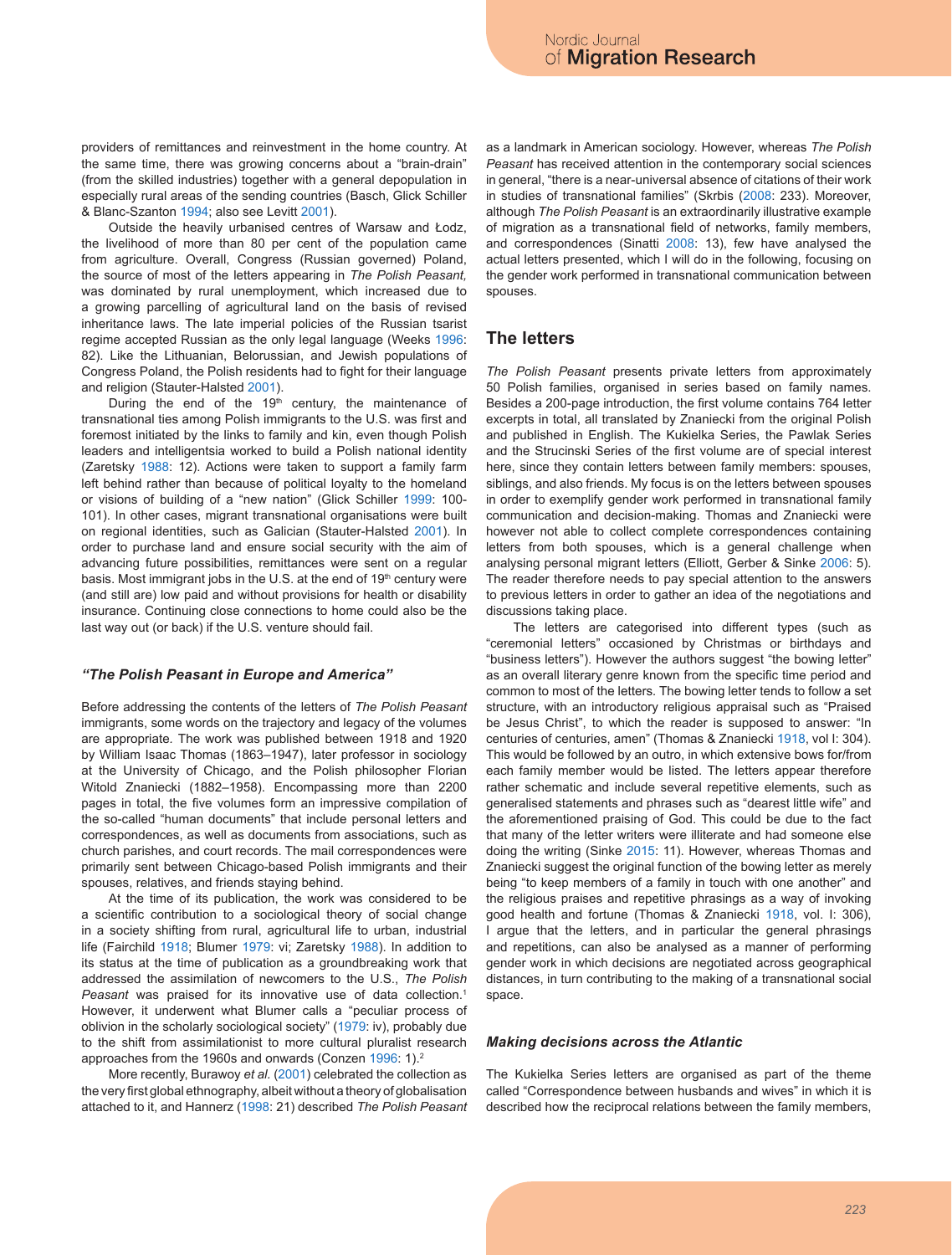spouses, and children undergo changes due to the dissociation of the larger family from the family members (Thomas & Znaniecki 1918, vol. I: 822). Thomas and Znaniecki use the category of 'family' although one should not think of nuclear families only but rather households including extended family members and farmhands. The following excerpt illustrates how the male spouse makes decisions abroad on behalf of family members who stayed behind:

Now I inform you, dearest little wife, about what you ask, whether Mańka shall go to Warsaw [to serve as a housemaid, which was apparently suggested by his wife in a previous letter], although she is a daughter of a farmer. Well, I answer you that she is not to go, because I do not allow this. [...] I inform you also, dearest little wife, that I will send you 100 roubles after some days [...] Now I want to say this also, my dear little wife, that I am very much pleased with your doing good farming for me, and keeping the boars, sows and pigs, and with your having harvested the crops. I am very much pleased with this letter, dearest little wife. [...] (Letters no. 506-9 from Jan Kukielka, August 9, 1911, vol. I: 830).3

The husband continues telling about his work in a brick factory for which he gets \$2.70 per 13 hours and how he is worried when the factory work might stop during winter time. The reason why the husband thinks the daughter Mańka should not become a housemaid is that this was rather a strategy for the landless peasantry, not for farmers with more than 10 morgs (equals 14 acres) of land (vol. I: 830, footnote 1; see also Stauter-Halsted 2001: 23). In a subsequent letter, dated 6 January 1912, the husband discusses the wife's proposition that Mańka could then follow him to America, an idea to which the husband also has some hesitations. As he argues, the daughter will not be able to understand the language and since she cannot "remain with me, she has to go into service, and in the service it is necessary to learn the English language, and even to learn washing and cooking" (Letter no. 507, vol I: 832). The excerpt is interesting not only because it shows which moves are considered suitable for the daughter in order to enhance the family's conditions of living but also due to the kind of gender work at stake. As shown by Stauter-Halsted (2001), farm labour and gender roles were well defined in 19<sup>th</sup> century Polish household and farm life. Farm animals and the kitchen gardens were the female domain, whereas work in the field was considered the male domain, except during harvest when all household members would contribute. The division of areas of influence entailed that women tended to have key influence over the children's education, which in Congress Poland would be attendance to the Russified school system (Stauter-Halsted 2001: 43).<sup>4</sup> In this instance however, the migrated father seems to have a say, since he would be the gatekeeper for the daughter's prospective immigration to the U.S. The letter exchange, therefore, in turn shows how the absent father attempts to make decisions regarding the daughter's future despite him being overseas, a position which is accompanied by a significant amount of repetitions of the diminutive form of "dearest little wife" in the letter excerpt. These gendered positionings are made all the while it is clear that the wife in now in charge of the overall management of farm affairs. In this way, the husband's directions can be read as a reassertion of his overall authority of the household by making unnegotiable decisions ("I do not allow this") about the future of the children all the while appreciating the "dearest little wife" taking over the farm work.

In the following excerpt, from the Pawlak family, the wife Józefa has likewise provisionally taken over the role of running the farm in the absence of the emigrated husband. Her letters primarily account for expenses together with bringing news about the children and family members (Pawlak Series, Vol. 1). For example, the wife repeatedly refers to a sum of the received money for "mother" (presumably her mother-in-law), a regular rate that the emigrated husband likely pays to his elderly mother. However, although the wife's role as a farm manager is thought to be temporary, it does not hold her back from buying a house, apparently in her own name:

Dear Husband: I received your letter and 175 renski.<sup>5</sup> I gave mother 5 crowns and 22 1/2 renski (45 crowns) were left for me. I have spent it all, for I bought dung [manure] at 60 cents; I could get it cheaper nowhere. [...] Now, dear husband, I wrote you for advice, what to do with this house which is for sale, and you answered me neither so nor otherwise. Now people give (offer) for it 530 renski. It seems to me too expensive, but if you order, dear husband, I shall buy it for this money, because it would be good for us. But if you don't order, I won't buy. But there are people who will buy it, for there are buyers enough. Now, dear husband, upon my land I planted potatoes and I left one for cabbage. I gave one bed to mother, and I rented two from Lasota and Pasek [...] (Józefa Pawlak, May 18 1913, vol. I, Pawlak Series, nr. 502).

Half a year later, dated on 23 November 1913, Józefa writes again:

Dear Husband, I have already bought that house. I agreed at 530 and I gave them 400 (renski). The contract is settled. I paid 13 renski, and 30 cents for the stamps, and I must still give 130 renski. So send them to me. You ordered me to borrow 200 renski from mother, but she did not give them to me, for she had none. [...] Pasek [a neighbour and land-owner] will sell two morgs (of land) quite near this house, which we bought. If we could buy at least half a morg, then even if a hen ran about there she would be upon our own land. Pitera [one of the other potential buyers] is very angry with me for having bought this house and threatens me very much. (Józefa Pawlak, Nov 23 1913, vol. I, Pawlak Series, nr. 503).

Since this series contains letters from the wife only, it cannot be reconstructed how the husband reacted to this acquisition of the house, but apparently he asked the wife to borrow a sum of money from his mother, presumably for this purpose of buying the house. In a following letter from the wife, it is clear, however, that the husband has asked in whose name she made the contract for the house out to, to which she replies: "Well, I have written you so many letters asking you whether I should buy it or not, why did you not write me in whose name to do it?" (Thomas & Znaniecki 1918, vol I: 504). We do not get any clear answer but can guess that the wife probably did not write the name of her husband into the contract.

The excerpt illustrates transnational family decision-making as continuously shifting between the husband giving orders and the wife making (huge) deliberations on her own, buying the house (presumably) in her own name, and planning for the leasing of more land. As Zaretsky (1988: 15) notes, in Congress Poland around the turn of  $20<sup>th</sup>$  century, property "may 'belong' to a given individual, but only in so far as the individual occupies a definite position in the group, for example as manager of the farm", which in this case would be the wife. Nevertheless, the house ownership is stated as a "we" throughout the letter. Perhaps, this is done in order to convince the husband to send even more remittances, but the "we" also potentially maintains the husband's engagement in the expanding farm.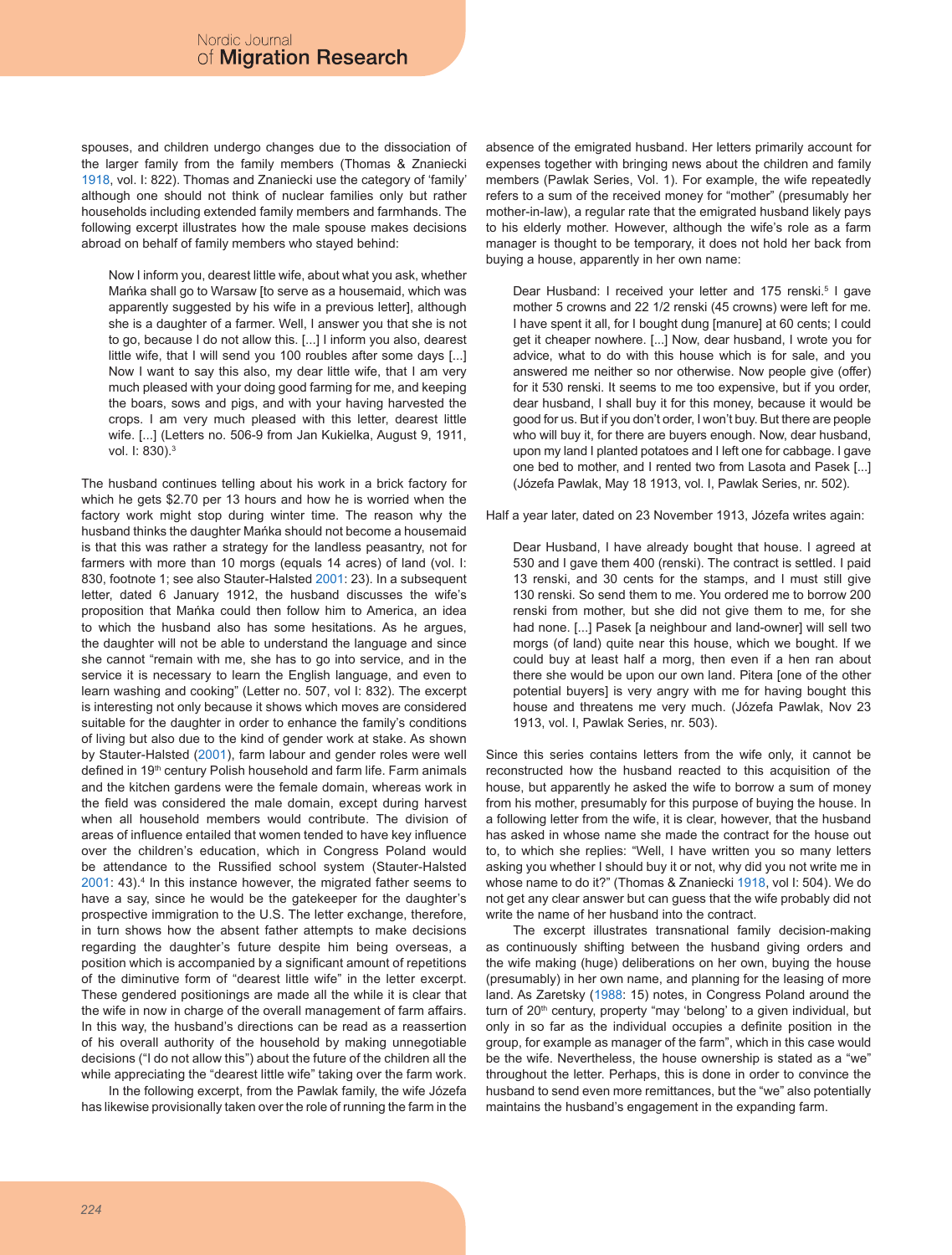Negotiating long-distance decisions and the different positioning of being the "head of the household" is also seen in the Strucinski Series. Here, a husband tries to convince his wife not to travel overseas:

[...] And now, beloved wife, you were writing that you want to come to America so now I do not advise you to come. It is better if I send you a few roubles for your use and if you stay, for the election of president will be soon, and it may even be that I will come back to the old country. And if, after the elections, in America times are good, then I can send you a steamship ticket, and if they are bad, then it may be that next fall I will come back to the old country myself [...] (no. 534, July 13 1910, vol. I: 859).

This letter is a good example of an open strategy pursued by many emigrants, in which both possibilities remain: continuing the venture in the new country or returning if times turn out to be too hard. However, according to Thomas and Znaniecki, there were no elections at the particular time the letter was written, so the sender might have been misinformed or else he wanted to find an excuse for not bringing the wife to America. The living conditions he had to offer were perhaps not attractive or affordable enough after all; he had a new wife or he simply needed someone to hedge his bets by staying on the land.

With these few but illuminating excerpts from the rich material of personal letters presented in *The Polish Peasant*, I have highlighted gender work at play in the communications across the Atlantic, which in turn form a transnational social space: the continuous interrogations about family members and their well-being, the sending of remittances, and the systematic accounting for expenses from the receivers of letters. The repetitive phrasings, such as "dear little wife" and "dearest husband", confirm the spousal relation but are also part of an ongoing positioning that can shift the gender relations and balance of power between the spouses (Pessar & Mahler 2003). Clearly, the decision-making processes were subject to negotiations and could be distributed to the family members or spouses staying in the homeland.

## **Present-day polish labour migration to Denmark**

The 2004 EU enlargement gave way for a diversity of mobilities across the EU's inner borders, such as shuttle or circular migration. Among EU policy makers, circular migration has been promoted as a triple-win situation: the countries of destination would benefit from a flexible (and easily dismissible) workforce, the sending countries would gain from remittances and the reinvestment of savings into the circular migrant's home country, and the migrant him/herself was expected enrichment too (Triandafyllidou 2013). The negative aspects of circulatory migration, such as risk of underpaid and unsafe working conditions, brain drain, and xenophobia, are largely downplayed by the free mobility regime.

As a response to the nationalist fears of mass migration from Eastern Europe to the "old" EU member states, several EU member states, including Denmark, introduced transitional regulations that required working permits from the so-called "East-workers" immediately after the 2004 enlargement. In Denmark, Polish labour migrants form the largest group from Central and Eastern Europe, followed by Lithuanians and Romanians. The official total reached 37,414 Polish labour migrants in 2016 (Danmarks Statistik 2016) to which the unrecorded numbers covering an unknown amount of irregular workers should be added. The demand for a Polish workforce in Denmark seems to be constant, if not increasing, especially in the building and construction, manufacturing, and agricultural industries and in the (low-skilled) service sector (Arnholz & Hansen 2011). In the construction business, many temporary migrants arrive in Denmark as skilled workers but work in positions seen as unskilled.

Like the recruitment methods of 19<sup>th</sup> century European migration flows, we today see a range of institutional and private actors involved in hiring temporary labour migrants across internal EU borders. Similar to the situation 120 years ago, the recruiters of present-day intra-European labour migrants act as providers of transport as well as of accommodation and settlement (Sandberg & Pijpers 2015).

#### *Checking in with each other*

As Thomas and Znaniecki documented for the past experience of Polish emigrants, currently spouses, children, and relatives staying behind continuously communicate with the present-day Polish labour migrants entering the Danish employment market. During fieldwork, my colleague Niels J. Nielsen and I visited Karol,<sup>6</sup> a member of a small crew of Polish workers on a Danish construction site. We visited him first while he was working as a foreman of the crew and later while he was a part of another crew, also at a construction site in Denmark (Nielsen & Sandberg 2014; Sandberg & Pijpers 2015). Karol had an education as tiler; however, like his Polish crew colleagues, he would do almost any kind of work except electrical work and painting. While in Denmark, Karol lived in a rented room, which he would share with colleagues. Except from a huge television screen and the computer, the room would be sparingly equipped. This stood in sharp contrast to his small row house in a larger city in the northern part of Poland, where he lives with his wife Joanna and their two sons. He was therefore content to having made an agreement with a Danish employer and the trade union that he could work 46 hours per week for three weeks, leaving room for one week off every month, hence enabling his circular migratory practice. Included in the flexible agreement was an obligatory, paid membership in the trade union, a practice that is not generally adopted among work migrants in Denmark from Eastern European countries. Membership provided the workers with a wage in accordance with the collective agreement, although not as high as the norm for Danish workers.

As discussed by Bell & Pustułka (2017: 128), there is a strong tradition of a patriarchial gender order in a Polish context both in past and present, confirming the traditional roles of male breadwinners and female caretakers. The authors point to the necessity of broadening the analysis of "the male Polish migrant" as only being a provider. As we shall see, the gender work of Karol does not only leave room for a one-dimensional breadwinner, he has multiple roles as father and caregiver too.7

Compared to evidence in *The Polish Peasant* letters, communication with the family was obviously more frequent; in fact, Karol called his wife on Skype every day at a certain time. "We have our cup of tea together", as Karol explained, referring to the English habit of ritualising the "five o'clock tea" (Sandberg 2012). Establishing the Skype connection in itself requires a certain amount of technical adjustment, including confirming and reassuring questions such as:

Karol: Is everything all right? Joanna: You know what, I can barely hear you. Karol: It's because I am sitting far away from the mike. Is everything ok, everything fine? Joanna: Yes, yes, everything's fine.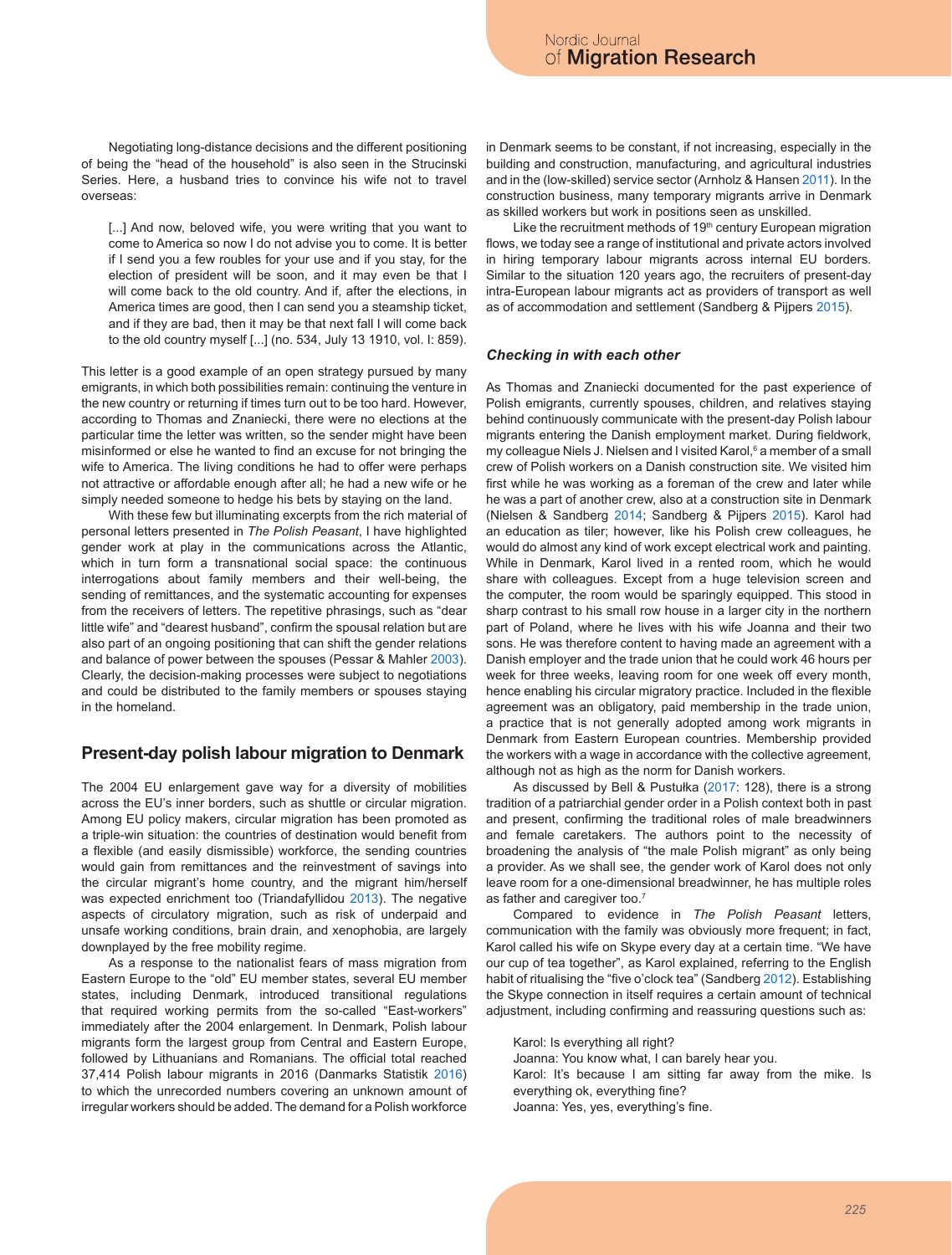Karol: Ok, cool Joanna: So, how are things? Karol: It won't get any larger. Joanna: Doesn't matter, don't enlarge it! Karol: *Ok.* (Interview 2012).

The fixing of technicalities and asking back and forth if the connection works is part of a ritualised exchange in which it seems nothing is really said. However, the seemingly insignificant exchange contains an important mode of confirming each other's presence and position, checking up with each other's well-being and comfort. Karol's wife knew that my colleague and I would be visiting, and in the following excerpt, she starts out by asking if his "guests from the university" did not show up after all, since "his lamp was green":

Karol: Whassup honey? Joanna: Hey there, whassup, no guests after all? Karol: No, they're here, still sitting here. Joanna: Oh yeah, they are there? Karol: Yes, I can show them to you, here you go [turns his computer screen towards us]. Joanna: Ok, no, it's just that I thought, cause I had a look [on my computer screen] and you were green, so I thought maybe they didn't come.

[The conversation continues in which we greet with the wife]

So the green light indicates accessibility, and together with the fixing of cameras and communication props, this casual checking in with each other contributes to the manner in which Joanna gets involved in Karol's daily activities abroad, including when he has visitors. The exchanges on "how things are going" is obviously under the influence of our presence in the room and therefore perhaps not so detailed or private as on other occasions. However, these small routines and repeated questions are important everyday exchanges in order to keep contact and make do with Karol's absence, which in turn contributes to shaping a shared transnational space (Olwig & Sørensen 2001).

## *Planning futures*

Karol's wife Joanna and the two sons also inhabit the transnational social field, living their lives in a context influenced by Karol's regular work abroad. Joanna works as a municipal employee in Poland. Salaries are low, however, and Karol's income in Denmark makes it possible for the younger son Jacek to attend an advanced dancing class and for the elder son Jakub to attend private language classes, to help him obtain a driver's licence, and to buy a car. Jakub has saved up money by accompanying Karol to construction sites in Copenhagen during summer breaks:

I want to manage for him [Jakub] a better start than I had. For example: I had to learn the German language, the English language myself. He [Jakub] has a better start. I paid for his school [i.e. private English classes]. (...) It was a very good situation because when he was working over there [in Copenhagen], our manager, he had much better contact with my son, than [some of the other guys in the Polish crew] (Interview 2011).

Like the Kukielka Series letters showed, deciding and planning for the future of the children is centre stage for the transmigrant parents.

In order to understand Karol's rationale about accepting his regular periods of absence in the everyday life of his wife and children, it is necessary to consider the political economy of this transnational family in which the careful planning of the future becomes central (Levitt 2001: 9). To have the son educated at an advanced level is highly prioritised. To realise this plan, the gender work in this household includes that Joanna, in Karol's absence, takes many decisions that occur in day-to-day life in which "she is the boss", as Karol expresses it, while Joanna adds that this would be all the daily matters regarding the children's school and education. The circular migratory practice of Karol is hence not an individual act but forms part of a family decision-making process (Sandberg 2012).

## **The historicity of transnational migration: concluding remarks**

Highlighting the historicity of transmigration, my aim has been to accentuate the transnational migration approach as not only a spatial but also a temporal analytical research framework. Reading *The Polish Peasant* letters in tandem with the online communications of present-day Polish circular migrants in the EU sheds light on the making of transnational social fields not only in multiple locations across borders but also in different time periods.

The 'Polish peasants' were not uprooted but lived in and formed transnational social spaces in which the household dynamics would challenge and contest more formalised gender relations, such as when the wife from the Kukielka Series buys a house in her own name. Moreover, many men contemplated return; they did not assume that their migration was permanent. The majority did settle, but 25 per cent returned to Poland permanently (Stauter-Halsted 2001: 22). The livelihood strategy of working in one country and investing in another of the past migration was not that different from the transnational family practices of contemporary Polish male migrants to Denmark. Karol's circular migratory practice includes several roles (other than breadwinner) and preparing for a better future for the children involves all members of his transnational family such as when the son participates in seasonal contract labour in Denmark. Even though contract labour was not a desired strategy at the outset, Karol's case shows that it is a joint spousal decision to live a separated life, with Karol commuting across borders. In both cases, my research shows male transmigrants' continuing relations with spouses and family members. So this study cannot speak to transnational family negotiations outside of heterosexual family dynamics, nor does it reflect the many Polish female breadwinners working abroad (see for instance Körber & Merkel 2012).

However, using gender work as an entrance into analysing past and present transmigrant practices accentuates the following similarities: Both examples derive from cultural contexts with rather strong formal patriarchal traditions. However, as shown in Bell & Pustułka (2017), complex and sometimes contradictory processes are going on in relation to Polish men's masculinities. In both *The Polish Peasant* letters and in my contemporary research, there is evidence of men and women negotiating the power dynamics of their relationship and we can trace shifting domains of authority in the absence of husbands and fathers.

These similarities make it possible to raise the question of why transnational family strategies of connection, including the renegotiation of gender relations, occurred in the 19<sup>th</sup> century migration from Poland to the U.S. and the Polish 21<sup>st</sup> century migration to Denmark. In both cases, we find households and families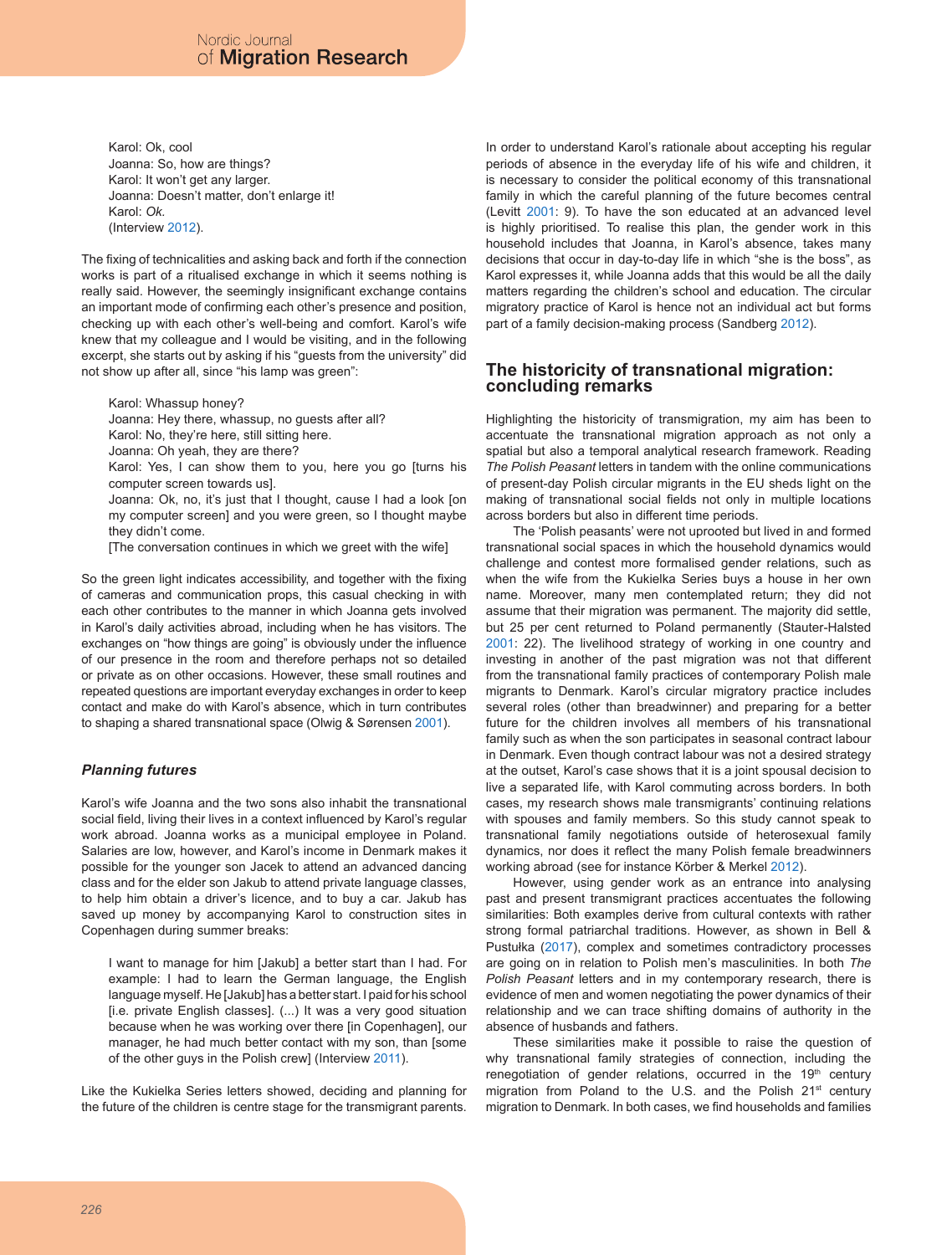facing situations in both the sending and destination countries, which encourage families to "hedge their bets" in organising their livelihoods.

It is only when we look further into the decision to maintain transnational families that the differences in historical circumstances become evident. That is to say, precarious working conditions that were faced by 19<sup>th</sup> century Polish peasant households and 21<sup>st</sup> century Polish male contract labourers in Denmark arise from different configurations of the global political economy. The precarious working conditions reflected two different mobility regimes. Polish immigrants of the 19<sup>th</sup> century were offered precarious jobs in a rapidly growing and industrialising U.S. economy, which was in need of all types of labour. Precarity reflected the boom-bust cycles of industrial capitalism in which the workers had neither labour union nor state protections against unemployment, accidents, or illness. However, despite considerable racialised discrimination, Polish immigrants were expected to settle and become citizens. The legal and political structure encouraged permanent settlement and often discouraged home ties.

The precariousness of Polish contract workers in Denmark is of a very different sort. Despite shared EU citizenship, the neoliberal labour arrangements of the 21st century EU member states increasing rely on contract workers to circumvent labour protections and liveable wages guaranteed to citizens. EU migrants' short-term labour contracts are not expected to integrate in their country of work destination. At the same time, the 21<sup>st</sup> century mobility regimes with their reimposition of national borders and renewed nationalist ideology coupled with reduced social benefits, even for citizens, makes circular labour more difficult. However, ironically, the result of a reimposition of borders and a more repressive division between citizens and non-citizens has led workers, including an increasing amount of Polish workers, to choose to stay in Denmark on a more permanent basis, bringing family members to join them (Arnholz & Andersen 2016).

The analysis shows then that very different regimes of mobility can in fact produce seemingly similar patterns in transnational family ties and patriarchal formal authority. Yet, by using gender work as an entrance into analysing the transnational family communication and negotiations, it becomes clear that gendered geographies of power are in one and at the same time reproduced and contested in the two time periods under consideration. An exploration of the varying political economies and mobility regimes underlying the precarious working and living conditions faced by migrant workers at two different historical conjunctures helps to explain why transnational family dynamics have arisen at very different historical moments. Furthermore, in a context of rebordering and restricted immigration laws of the EU and the U.S., in which migration increasingly is presented as a challenge in negative terms, historical evidence and experiences with transnational practices of the past can help destabilising the notion of migration as exception.

## **Notes**

- 1. Blumer (1979: 36), however criticizes Thomas and Znaniecki because they did not account for how the collection and selection of the letters took place, which accordingly casts doubt on the representative status of the letters.
- 2 In addition, Thomas faced political repression and scandals in his personal life, which forced him to leave the University of Chicago (Hannerz 1998: 22; Sinatti 2008: 3).
- 3. Abbreviations in parentheses are inserted by Thomas and Znaniecki. My explanations are made in brackets.
- 4. Some women engaged in underground schooling of children as an alternative to Russian-organised schools (Stauter-Halsted 2001: 43 n29).
- 5. The letters mention several different currencies (crowns, renski, gulden, etc.) due to the shifting, ruling governments in Poland from 17<sup>th</sup> century to the First World War (Stauter-Halsted 2001: 825, n1).
- 6. All names have been changed due to anonymity.
- 7. The multiple roles of Polish female migrants and their changing roles as entrepreneurs, citizens, caregivers, mothers, daughters, wives, friends, colleagues etc. are for the sake of delimitation not considered here (Bell & Pustułka 2017).

# **References**

- Andersen, DJ, Kramsch, OK & Sandberg, M 2015, 'Inverting the telescope on borders that matter: conversations in Café Europa', *Journal of Contemporary European Studies,* vol. 23, no. 4, pp. 459-476, DOI:10.1080/14782804.2015.1068164.
- Arnholz, J & Andersen, SK 2016, *Udenlandske virksomheder og udstationerede arbejdstagere i bygge- og anlægsbranchen***,**  FAOS, University of Copenhagen, Copenhagen.
- Arnholz, J & Hansen, NW 2011, 'Nye arbejdsmigranter på det danske arbejdsmarked' in *Insidere og outsidere: den danske models rækkevidde*, ed TP Larsen, Djøf/Jurist- og Økonomforbundet, Copenhagen, pp. 109-132.
- Basch, L, Glick Schiller, N & Szanton Blanc, C 1994, *Nations unbound. Transnational projects, postcolonial predicaments, and deterritorialized nation-states.* Gordon and Breach (Routledge), New York.
- Bell, J & Pustułka, P 2017, 'Multiple masculinities of Polish migrant men', *NORMA*, vol. 12, no. 2, pp. 127-143, DOI:10.1080/18902 138.2017.1341677.
- Blumer, H 1979/1939, *An appraisal of Thomas and Znaniecki's The Polish Peasant in Europe and America*. Social Science Research Council, New York.
- Burawoy, M, Blum, J, George, S, Gille, Z & Thaye, M 2001, *Global ethnography: forces, connections, and imaginations in a postmodern world*, University of California Press, Berkeley and Los Angeles, CA.
- Burrell, K 2009, *Polish migration to the UK: after 2004*, Ashgate, Farnham.
- Conzen, K 1996, 'Thomas and Znaniecki and the historiography of American immigration', *Journal of American Ethnic History*, vol. 16, no. 1, pp. 16-21.
- Danmarks Statistik 2016, 'Indvandrere i Danmark 2016'. Available from: <http://www.dst.dk/Site/Dst/Udgivelser/GetPubFile. aspx?id=20704&sid=indv2016>. [Last accessed 20.01.2018].
- Elliott, B, Gerber, DA & Sinke, SM (eds) 2006, *Letters across borders: the epistolary practices of international migrants*, Palgrave MacMillan, New York.